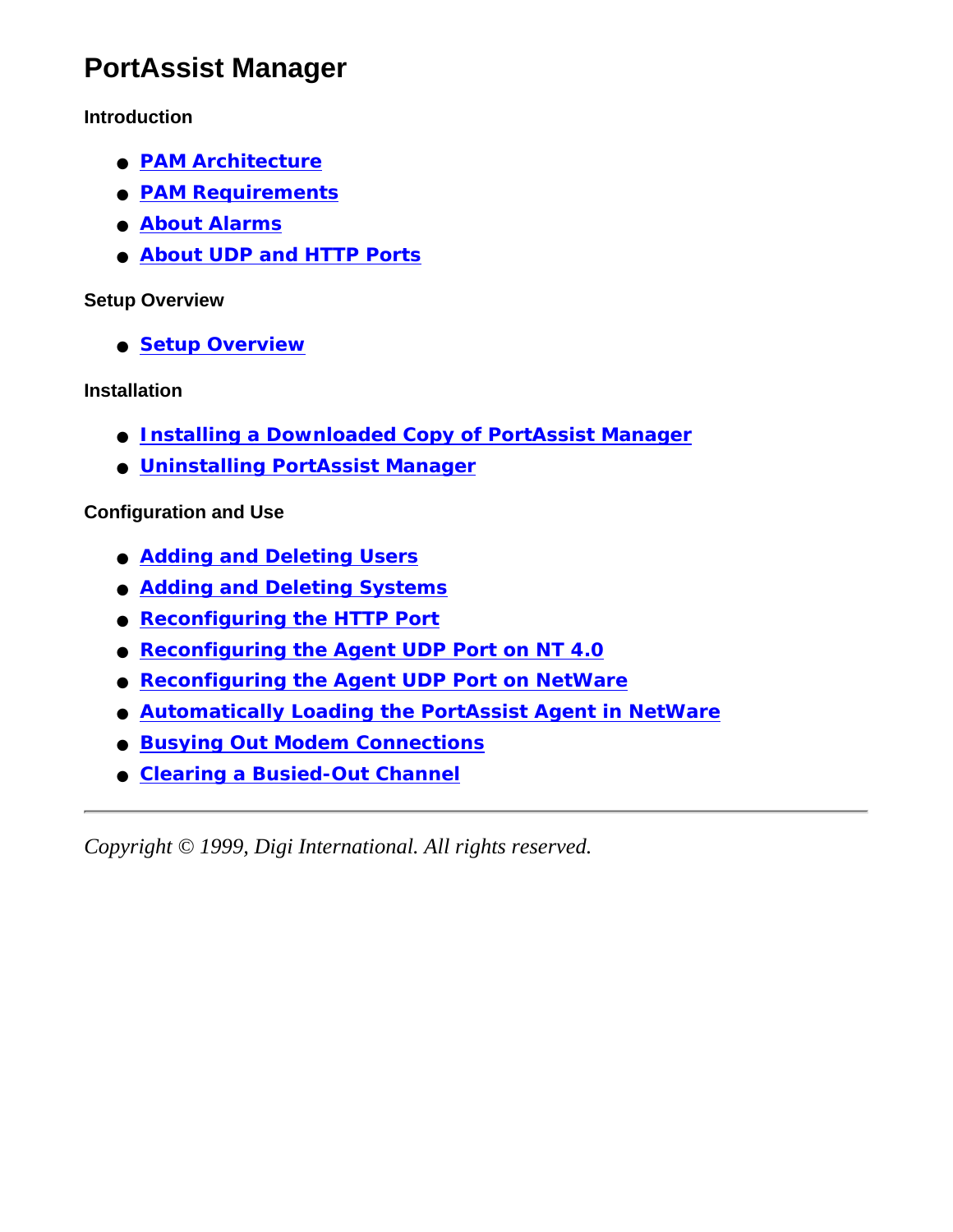### <span id="page-1-0"></span>**PortAssist Manager Architecture**

PortAssist Manager consists of the following components:

- One or more systems with Digi adapters that are managed by the PortAssist Manager. These can be Windows NT 4.0 systems and NetWare 4.11, 4.2, or 5.0 systems.
- A system running the PortAssist Manager application, which can be one of the systems that host a Digi adapter or any other system that meets installation requirements. See **[Installation Requirements](#page-3-0)** for more information.
- Systems on which users perform PortAssist Manager tasks, which can be one of the systems hosting a managed Digi adapter, the system running the PortAssist Manager or another system that meets installation requirements. The following figure depicts PortAssist architecture.



#### **Component architecture of PortAssist Manager**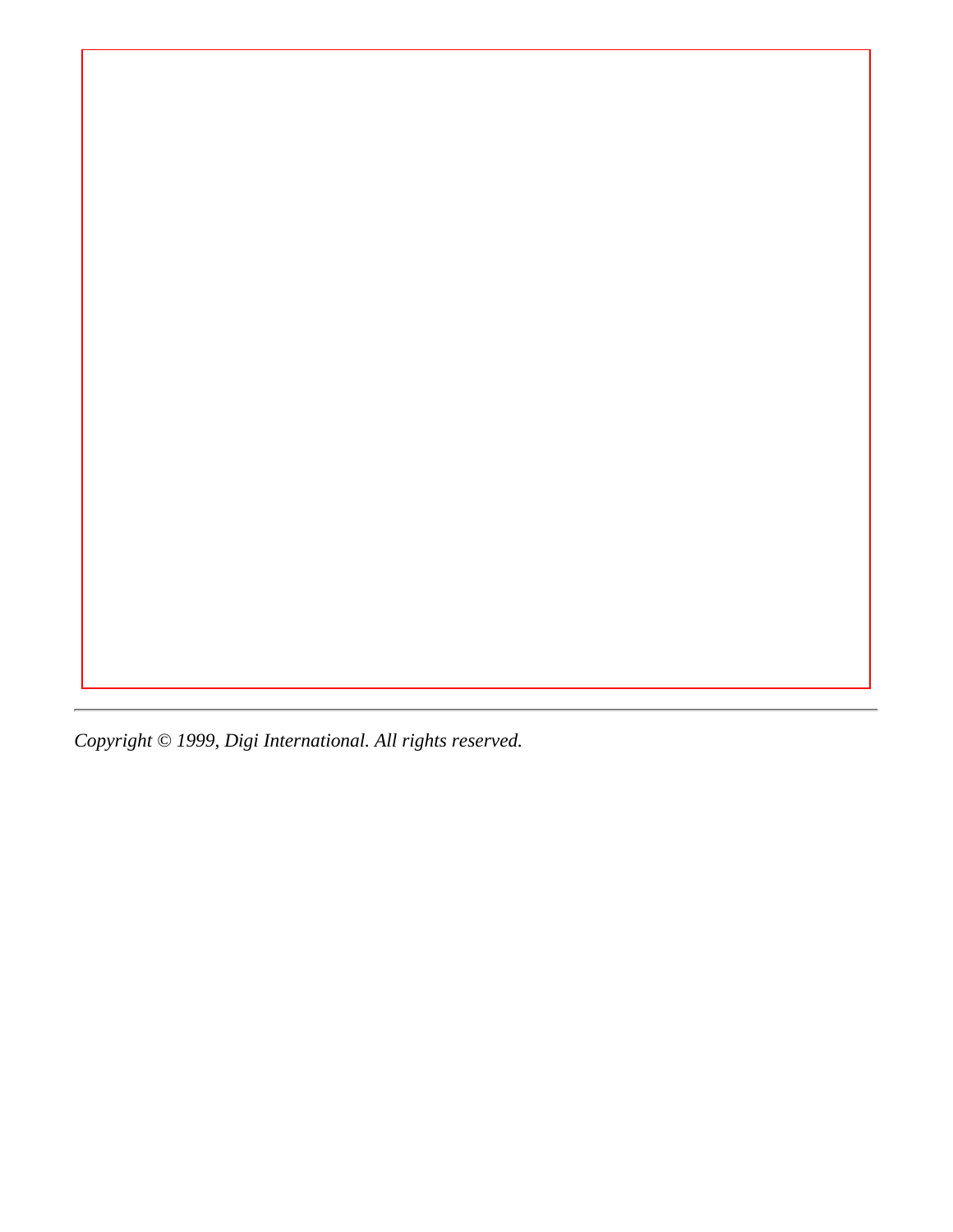# <span id="page-3-0"></span>**Installation Requirements**

This topic describes PortAssist Manager installation requirements.

### **Server Requirements**

The system that will run the PortAssist Manager must meet the following requirements:

- Installation of Windows NT 4.0 with Service Pack 4 or greater
- Installation of Java Virtual Machine 1.15 or greater
- At least 5 MB of free disk space

### **Client System Requirements**

Systems used for monitoring Digi adapters must meet the following requirements:

- A connection to the network on which the server hosting the Digi adapters and the server running the PortAssist Manager reside
- Installation of either Internet Explorer 4.0 (or later) or Netscape Navigator 4.0 (or later). Both browsers must be set to accept "cookies." The warning associated with receipt of cookies must be turned off as well.

### **Driver Requirements**

Digi adapters that will be monitored by PortAssist Manager must be using driver release F or greater.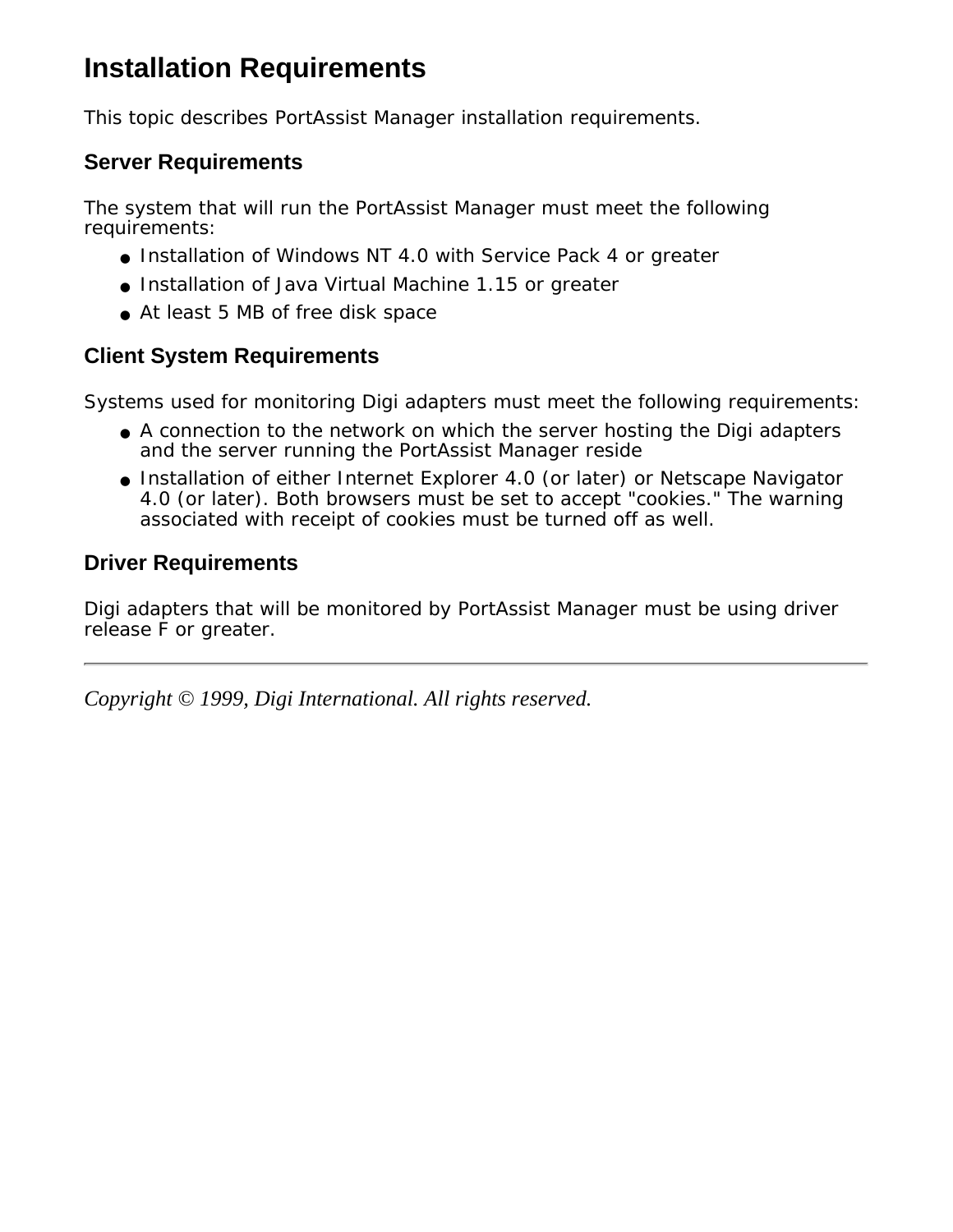### <span id="page-4-0"></span>**About Alarms**

| <b>Alarm Type</b> | <b>Indication and Corrective Action</b>                                                                                                                                                                                                                                                                                                                              |
|-------------------|----------------------------------------------------------------------------------------------------------------------------------------------------------------------------------------------------------------------------------------------------------------------------------------------------------------------------------------------------------------------|
| Red               | Means loss-of-signal or out-of-frame condition. Ensure that the<br>cable is plugged in and configured properly. Also ensure that the<br>driver is configured for the line encoding used by the telephone<br>company. If you cannot correct the problem, call the telephone<br>company.                                                                               |
| Yellow            | Usually means that the telephone company is testing the line. If<br>this condition persists, call the telephone company.<br>This alarm may also indicate that the driver's long-haul/short-haul<br>configuration is wrong. Have the telephone company confirm the<br>distance to the nearest repeater and then ensure that the driver's<br>configuration is correct. |
| Blue              | Means that the telephone company is testing the line. If this<br>condition persists, call the telephone company.                                                                                                                                                                                                                                                     |
| Gray              | Means a DataFire RAS B4STU is alarming.                                                                                                                                                                                                                                                                                                                              |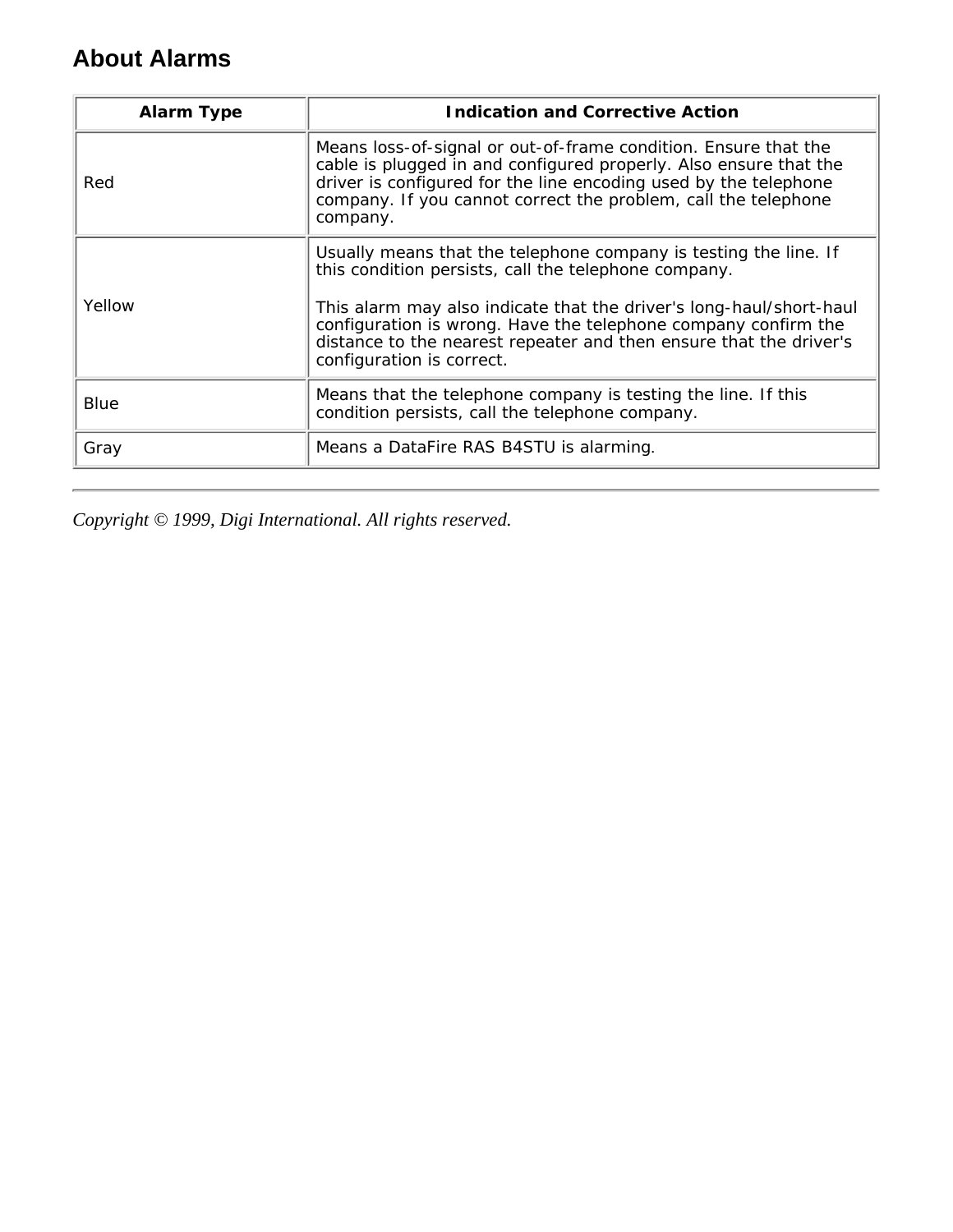# <span id="page-5-0"></span>**About UDP and HTTP Ports**

The Digi driver's communication agent, PortAssist Manager, and the client browser use protocol ports to communicate.

The default UDP port for communication between the agent and PortAssist Manager is 2362, which was assigned to Digi by the Internet Assigned Number Authority (IANA). Although you can change this port number, you should never have to. If another application uses it, the best way to deal with the conflict is to reconfigure the application to use another UDP port, one that has not been assigned by the IANA.

The default HTTP port for communication between PortAssist Manager and the client browser is 8080, which is the standard fallback port for HTTP servers. You may want to change this port for one of the following reasons:

- No primary HTTP server uses port 80, the well-known port for HTTP servers, and you want to simplify the URL required to access PortAssist Manager. (If you use port 80, users do not have to specify the port when they enter the URL.)
- A secondary HTTP server already uses port 8080.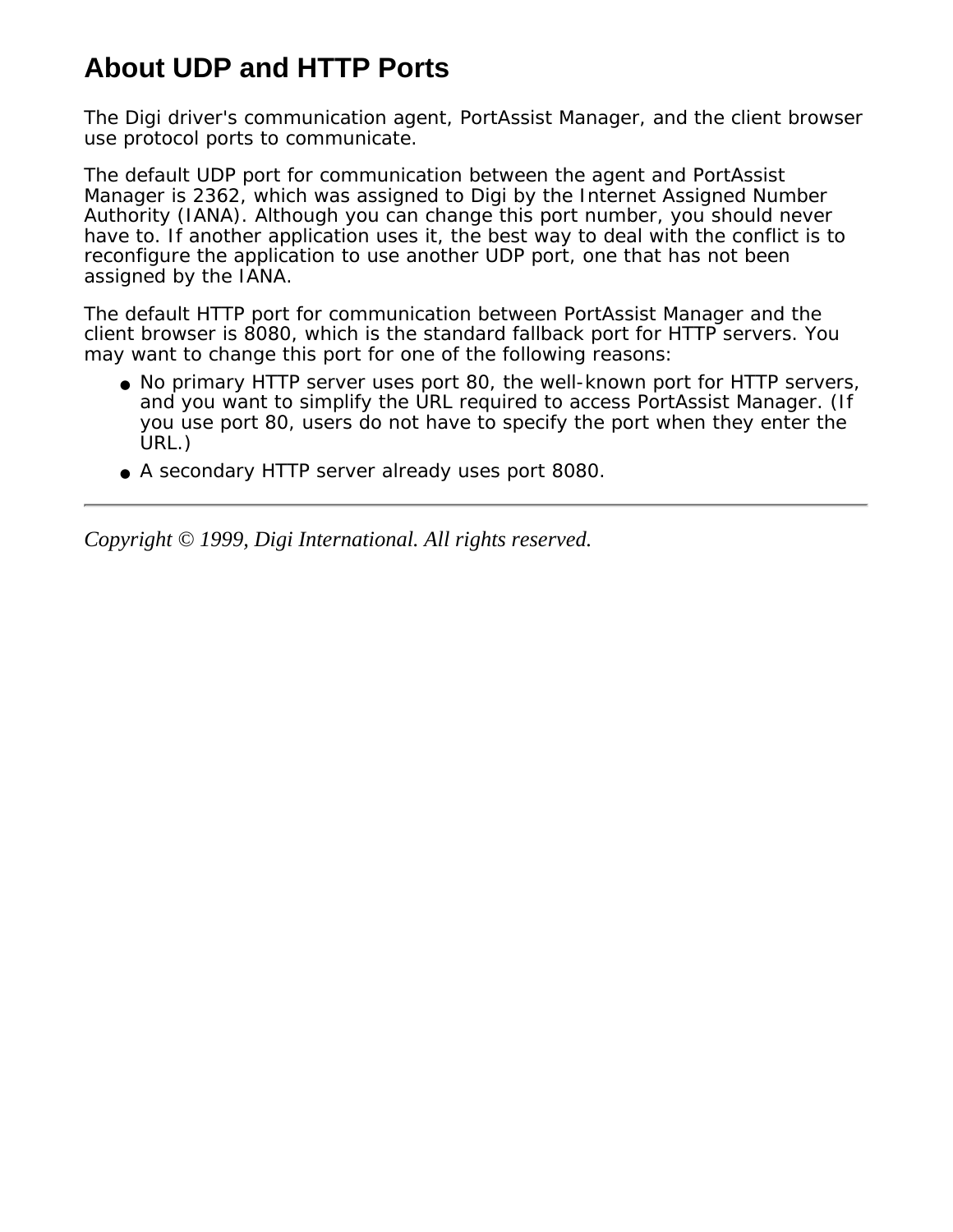# <span id="page-6-0"></span>**Setup Overview for Windows NT**

This topic describes the major tasks required to install PortAssist Manager on a Windows NT 4.0 system and then start and configure PortAssist Manger.

### **Setup Steps**

- 1. Understand key concepts. See **[PortAssist Manager Architecture](#page-1-0)**.
- Ensure that installation requirements are met. See **[Installation](#page-3-0)** 2. **[Requirements](#page-3-0)**.
- 3. Install the PortAssist Manager on a Windows NT 4.0 system and complete an initial configuration. See **[Installation and Initial Configuration on](#page-7-0) [Windows NT 4.0](#page-7-0)**.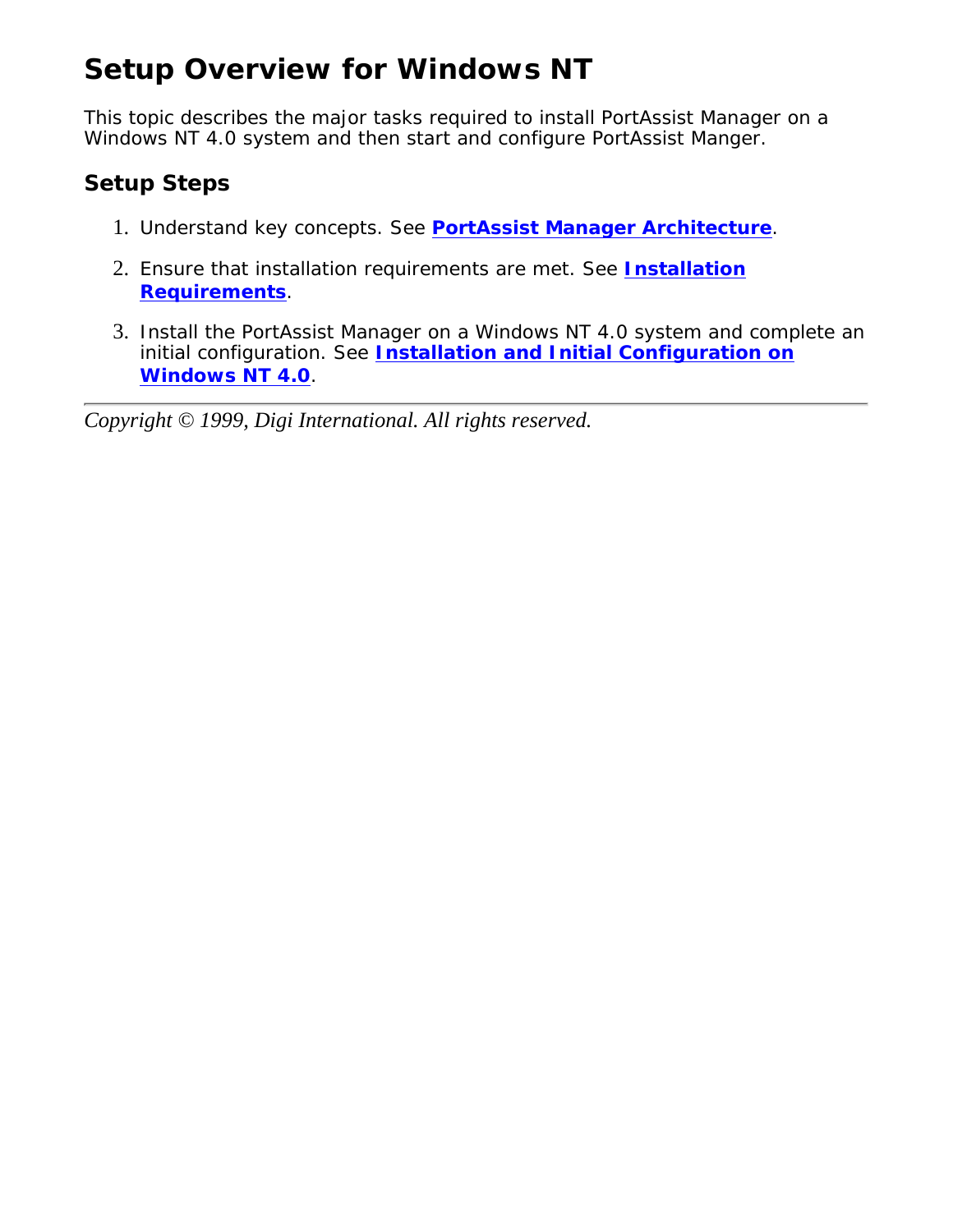## <span id="page-7-0"></span>**Installation and Initial Configuration on Windows NT 4.0**

This topic describes how to install, start, and configure the PortAssist Manager application on a Windows NT 4.0 system. It assumes that you have downloaded PortAssist Manager from the PortAssist Manager web site (www.portassist.com) and ensured that your Windows NT 4.0 system meets [system requirements](#page-3-0).

### **Procedure**

- 1. Navigate to the folder with the PortAssist Manager software.
- 2. Double-click **setup.exe**.
- Follow the prompts to complete installation. When the installation is 3. complete PortAssist Manager will be automatically started as a Windows NT service.

Note: If the installation program cannot find a supported Java Virtual Machine, you will be prompted to specify a path to this software or to acquire it from **portassist.com/jvm**.

- 4. If you want to change the PortAssist Manager HTTP port (the default is 8080) do the following: (a) Select **Start** > **Programs** > **Digi PortAssist Manager** > **Configure HTTP Port**. (b) Specify a new port and then press **OK**. (c) Press **Done**.
- 5. Complete initial configuration, which involves assigning an administrator password, configuring a list of users, and configuring a list of systems to manage. To complete these tasks, do the following:
	- Using one of the supported browsers, access the system that is ❍ running PortAssist Manager: **http://system\_name:8080**. Note: If you reconfigured the PortAssisst Manager HTTP port to port 80, which is the HTTP protocol default, specifying the port number is not required.
	- Choose **Launch PortAssist Manager.** (This step can also be done at ❍ the server by choosing **Start** > **Programs** > **Digi PortAssist Manager** > **Launch PortAssist Manager**).
	- o Sign on to PortAssist Manager. Note: The administrator user name is **admin**. You cannot change this user name, but you must specify (and then remember) an administrator password.
	- $\circ$  Use the configuration screens and online help to assist you in assigning a password to the administrator, configuring a list of users (and their passwords), and a list of systems for PortAssist Manager to manage.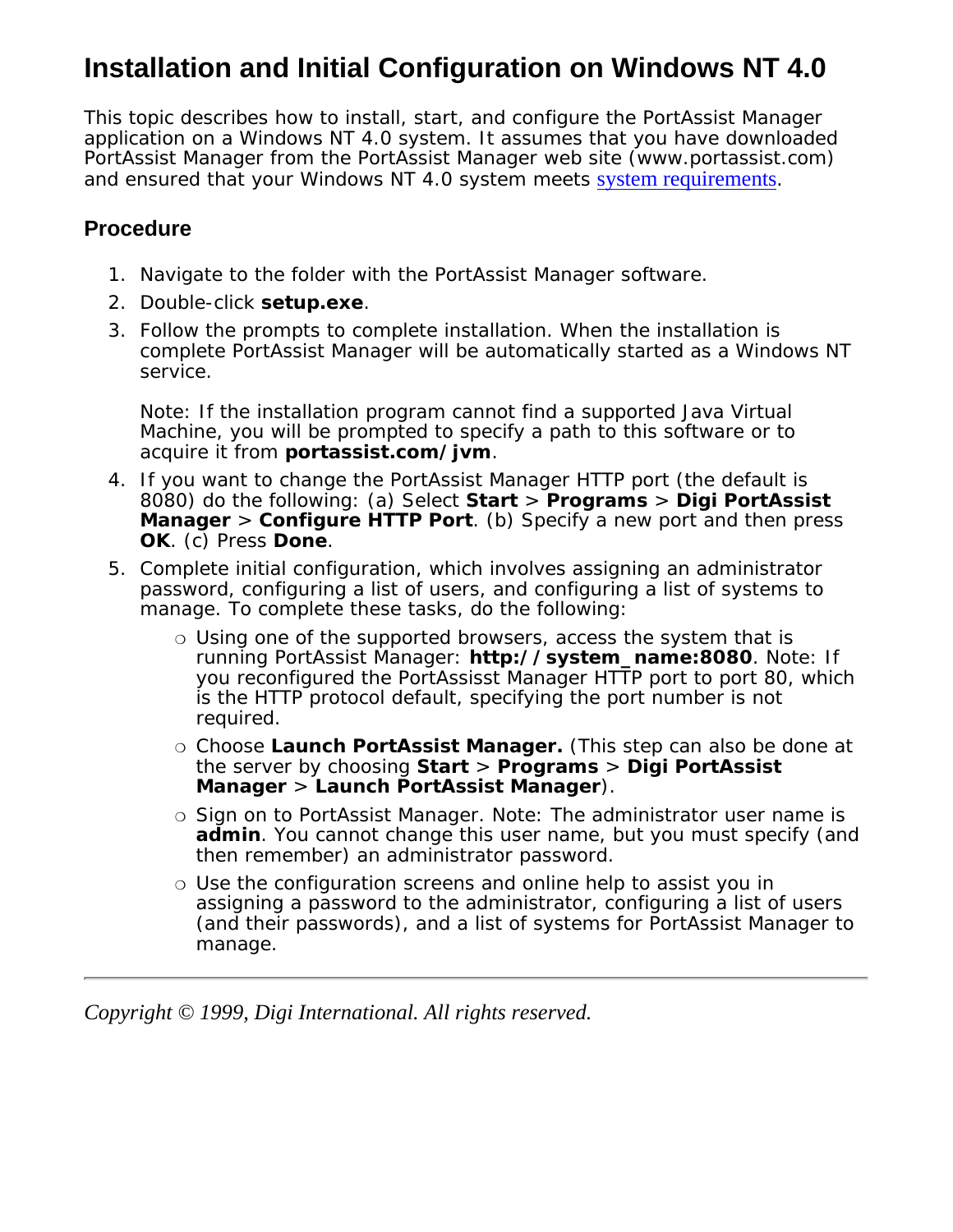# <span id="page-8-0"></span>**Uninstalling PortAssist Manager on Windows NT**

This topic describes how to uninstall PortAssist Manager on a Windows NT 4.0 system.

### **Procedure**

- 1. Select **Start** > **Control Panel** > **Add/Remove Programs**.
- 2. Select **PortAssist Manager** from the list of installed programs.
- 3. Press **Add/Remove**.
- 4. Follow the prompts to complete removal of the program.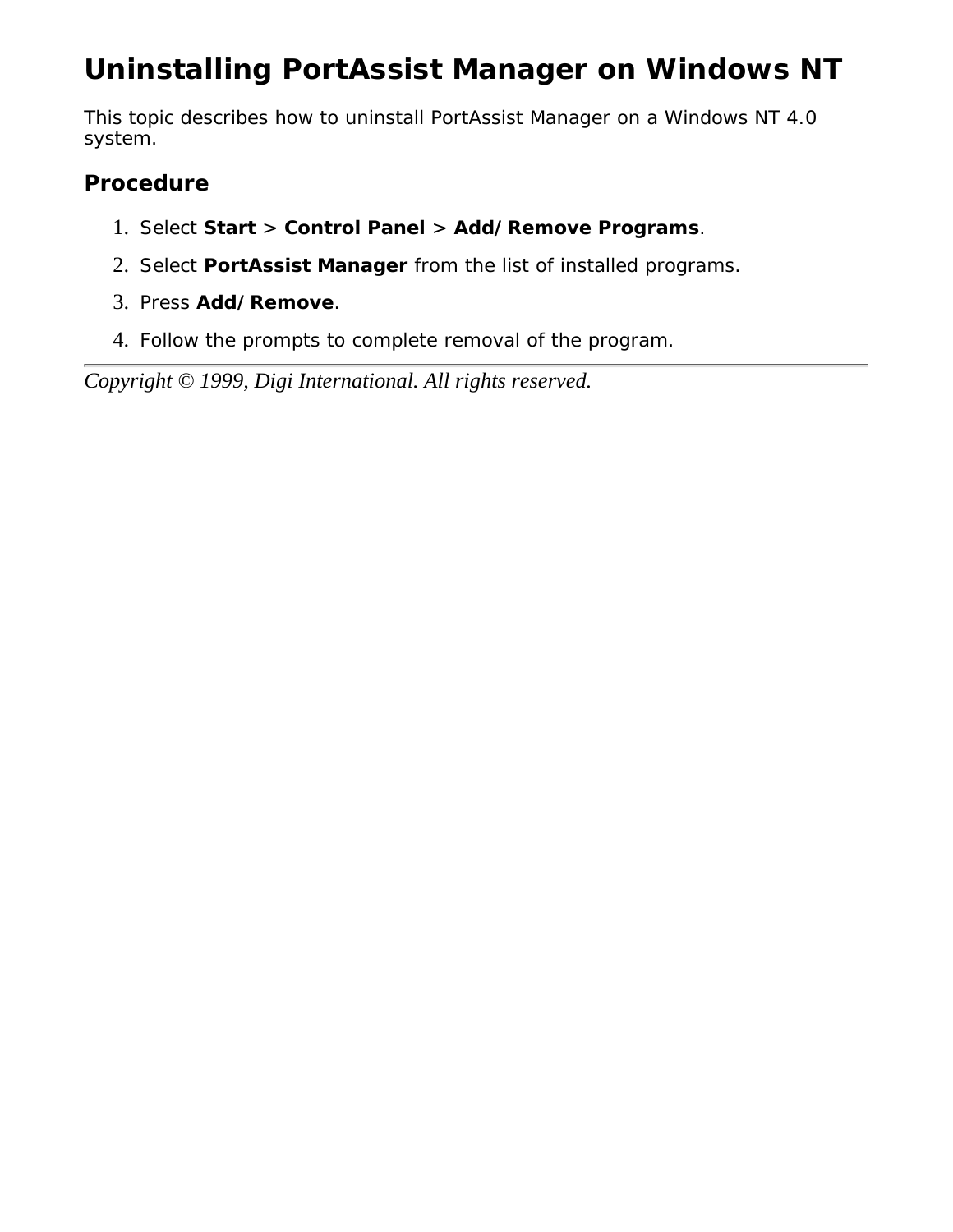# <span id="page-9-0"></span>**Adding and Deleting Users**

This topic describes how to add and delete users, which requires Administrator privileges.

### **Procedure**

- 1. Log on to PortAssist Manager. Note: User names are not case sensitive, but passwords are.
- 2. Press **Setup**.
- 3. Select **User List**.
- 4. To delete a user, press the **Delete** label in the appropriate row.
- 5. To add a user, provide appropriate information and then press **Add**. Use the online help for information on configuration fields.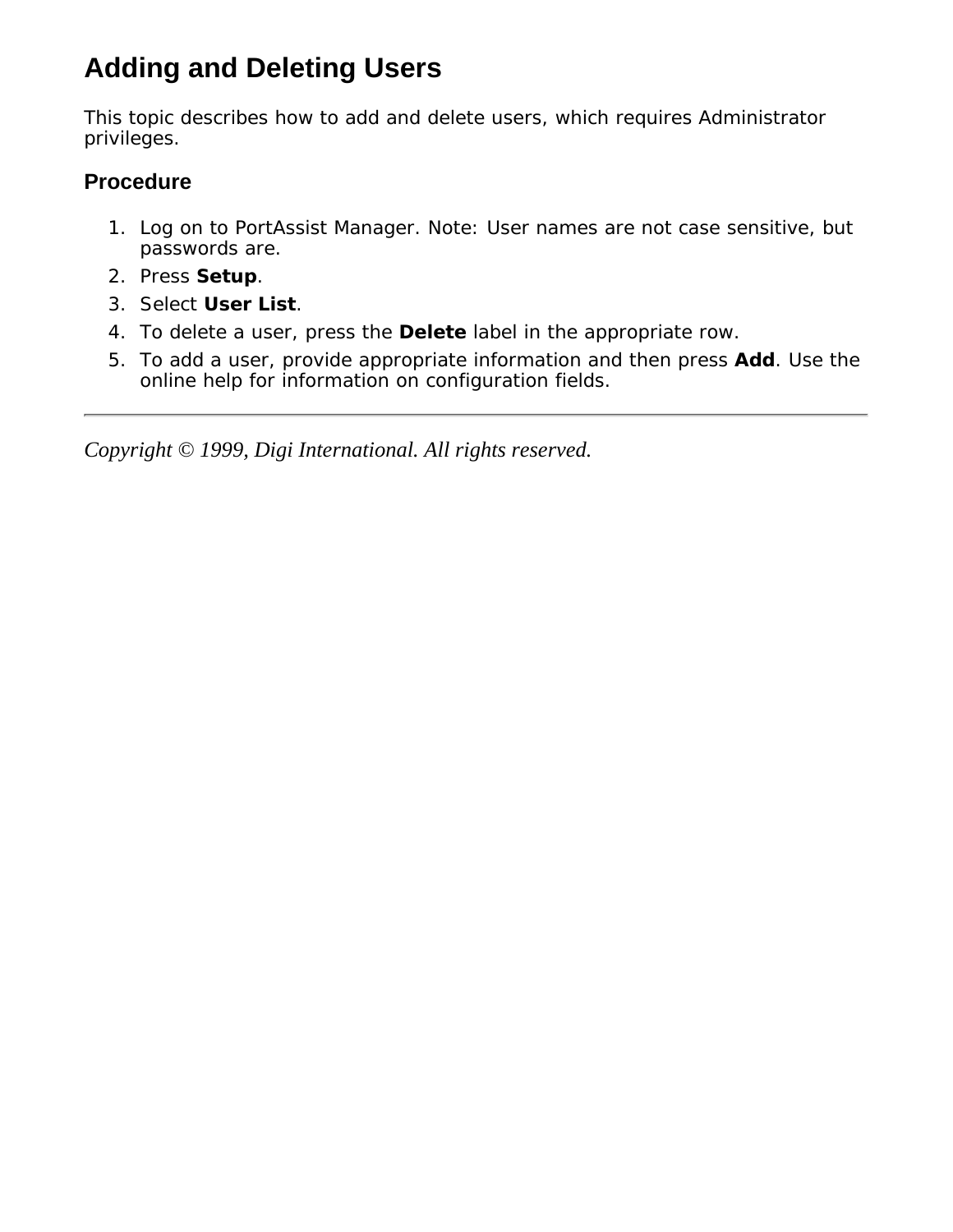# <span id="page-10-0"></span>**Adding and Deleting Managed Systems**

This topic describes how to add and delete managed systems. You must have administrator or advanced privileges to add or delete systems.

### **Procedure**

- 1. Log on to the system.
- 2. Press **Setup**.
- 3. Select **System List**.
- 4. To delete a system, press the **Delete** label associated with the system.
- To add a system, do the following: (a) Provide a display name for the 5. system. This name must be 32 or fewer characters. (b) Specify a valid DNS name or IP address for the system. (c) Assign a UDP port number (agent number) for PortAssist Manager to use when communicating with the PortAssist agent on the managed system. You will only need to change the default port number if it is in use already on the system that houses the adapters. If you change the UDP port number here, you must also change it in the driver configuration. See the driver documentation for more information. (d) Press **Add**.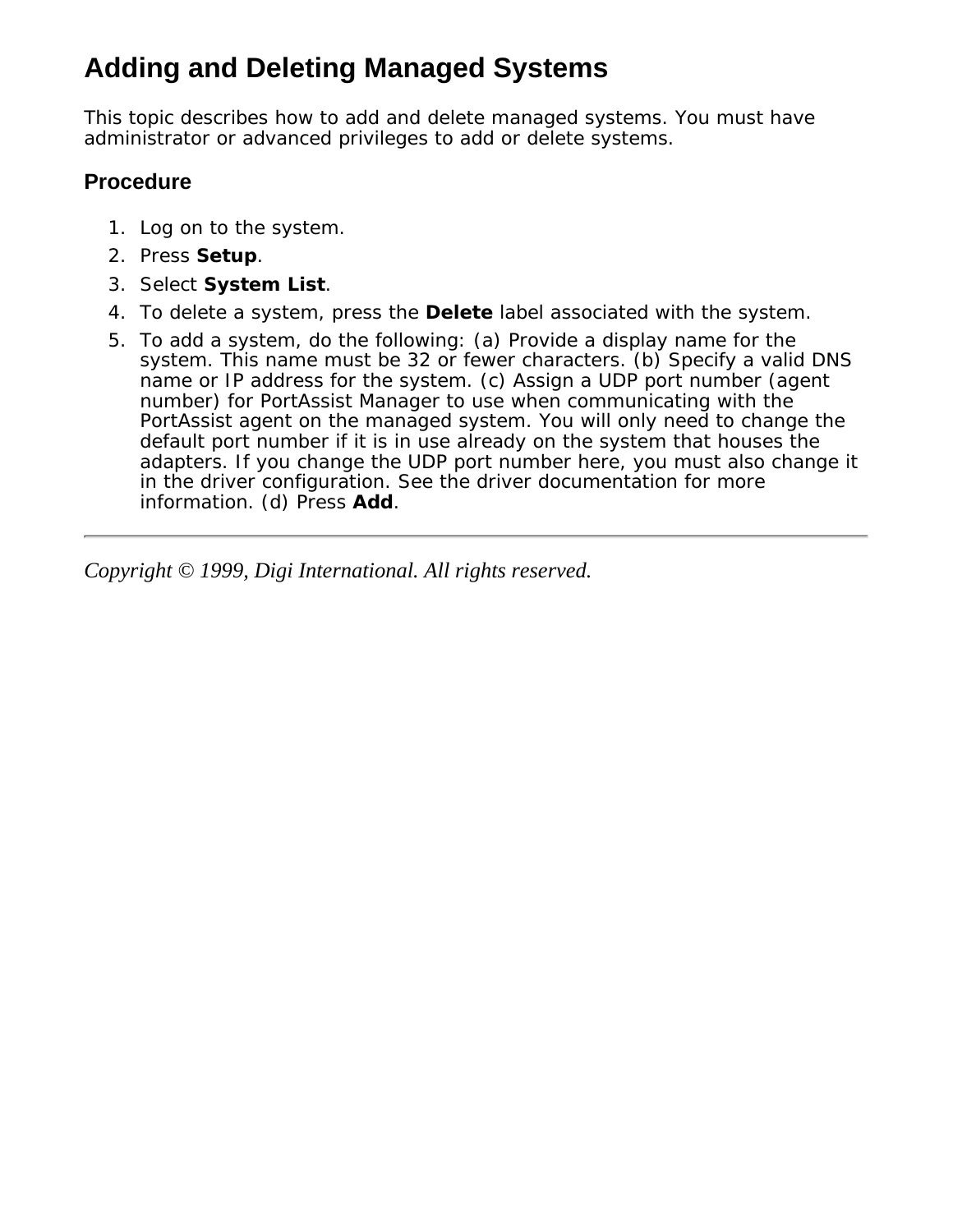# <span id="page-11-0"></span>**Reconfiguring the PortAssist Manager HTTP Port**

This topic describes how to reconfigure the PortAssist Manager HTTP port. The default port is 8080. You will want to change this port if it is already in use on your system. You may also want to change it to port 80 to simplify access by browsers.

#### **Procedure**

- 1. Select **Start** > **Programs** > **Digi PortAssist Manager** > **HTTP Port**.
- 2. Specify a new port and then press **OK**.
- 3. Press **Done**.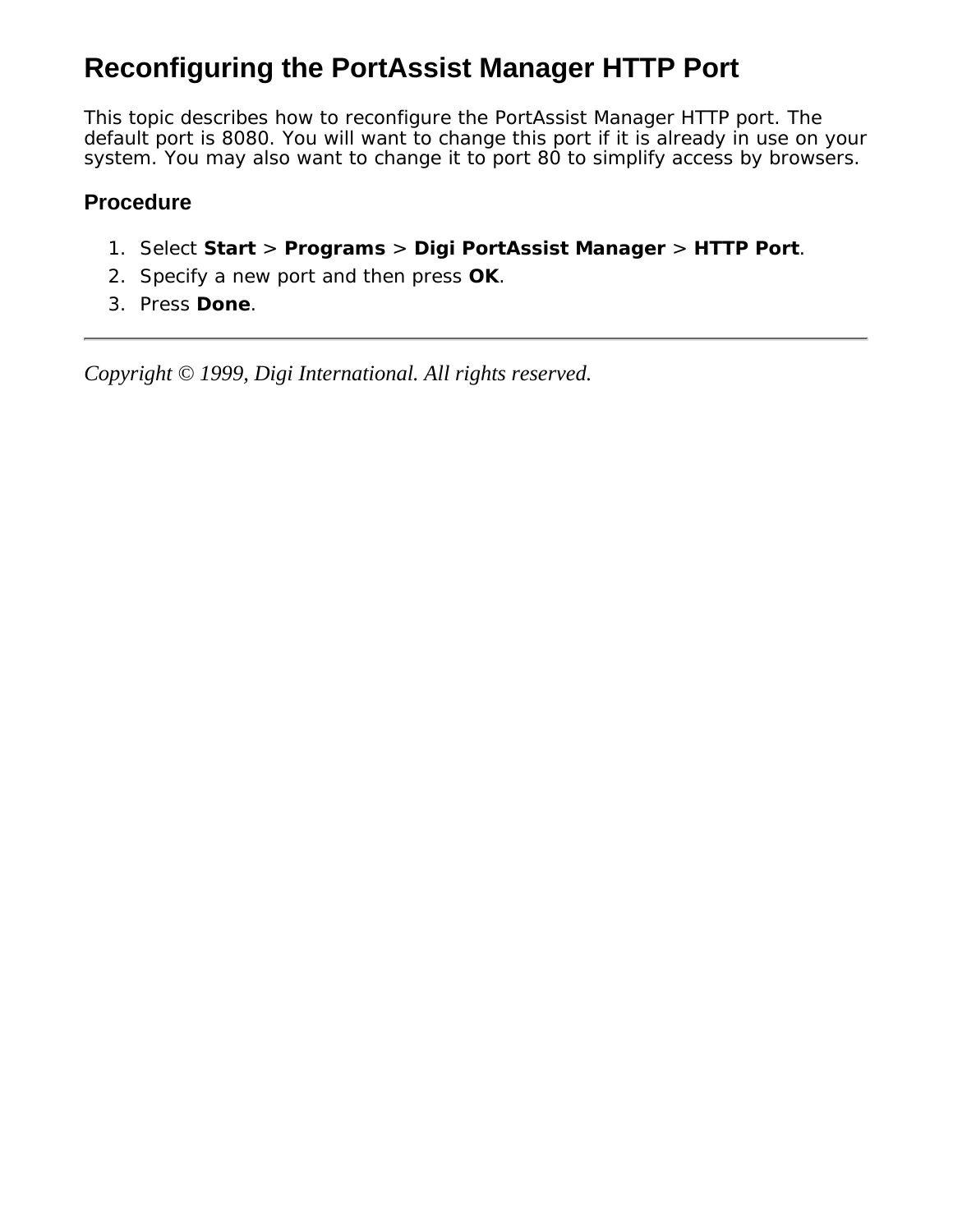## <span id="page-12-0"></span>**Changing the Agent's UDP Port on Windows NT 4.0**

This topic describes how to change the UDP port used by the managed adapter's communication agent to communicate with PortAssist Manager. The default UDP is 2362, which was assigned to Digi by the Internet Assigned Number Authority (IANA). Although you can change this port number, you should never have to. If another application uses it, the best way to deal with the conflict is to reconfigure the application to use another UDP port, one that has not been assigned by the IANA.

**Note:** When you change the UDP port that the agent uses, you must also change the port that PortAssist Manager uses to communicate with the agent. Use the PortAssist Manager System Setup screen for this purpose.

#### **Procedure**

- From the Windows NT 4.0 **Start** menu, choose **Control Panel** > **Network** 1. > **Services**.
- 2. Select Digi PortAssist Manager Communication Agent and then press **Properties**.
- 3. Change the UDP port number as required and then press **OK**.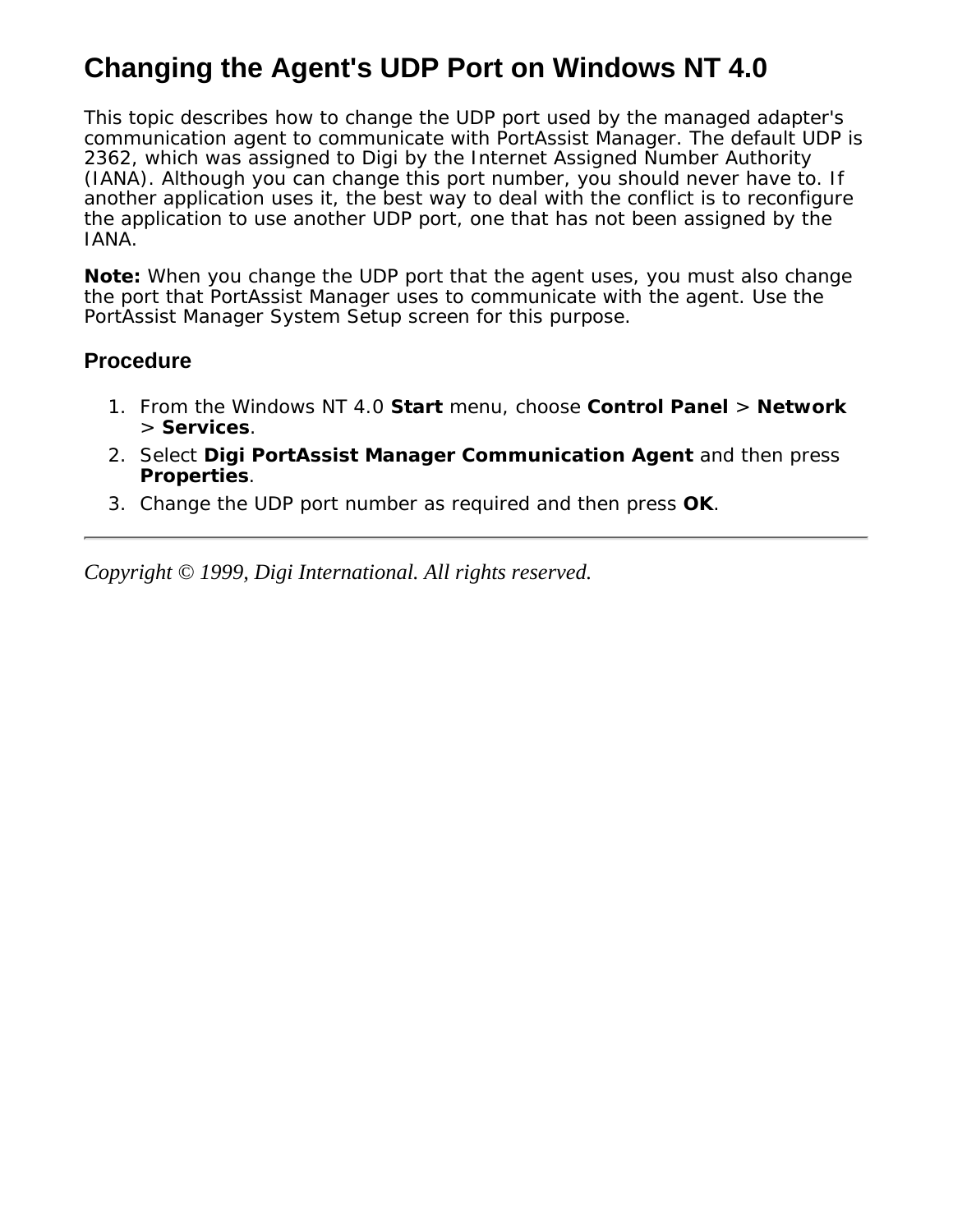# <span id="page-13-0"></span>**Changing the Agent's UDP Port on NetWare**

This topic describes how to change the UDP port used by the managed adapter's communication agent to communicate with PortAssist Manager. The default UDP is 2362, which was assigned to Digi by the Internet Assigned Number Authority (IANA). Although you can change this port number, you should never have to. If another application uses it, the best way to deal with the conflict is to reconfigure the application to use another UDP port, one that has not been assigned by the IANA.

#### **Procedure**

Command: Type **load digipama** *port-num* (where port-num is a UDP port)

#### Example: **load digipama 8080**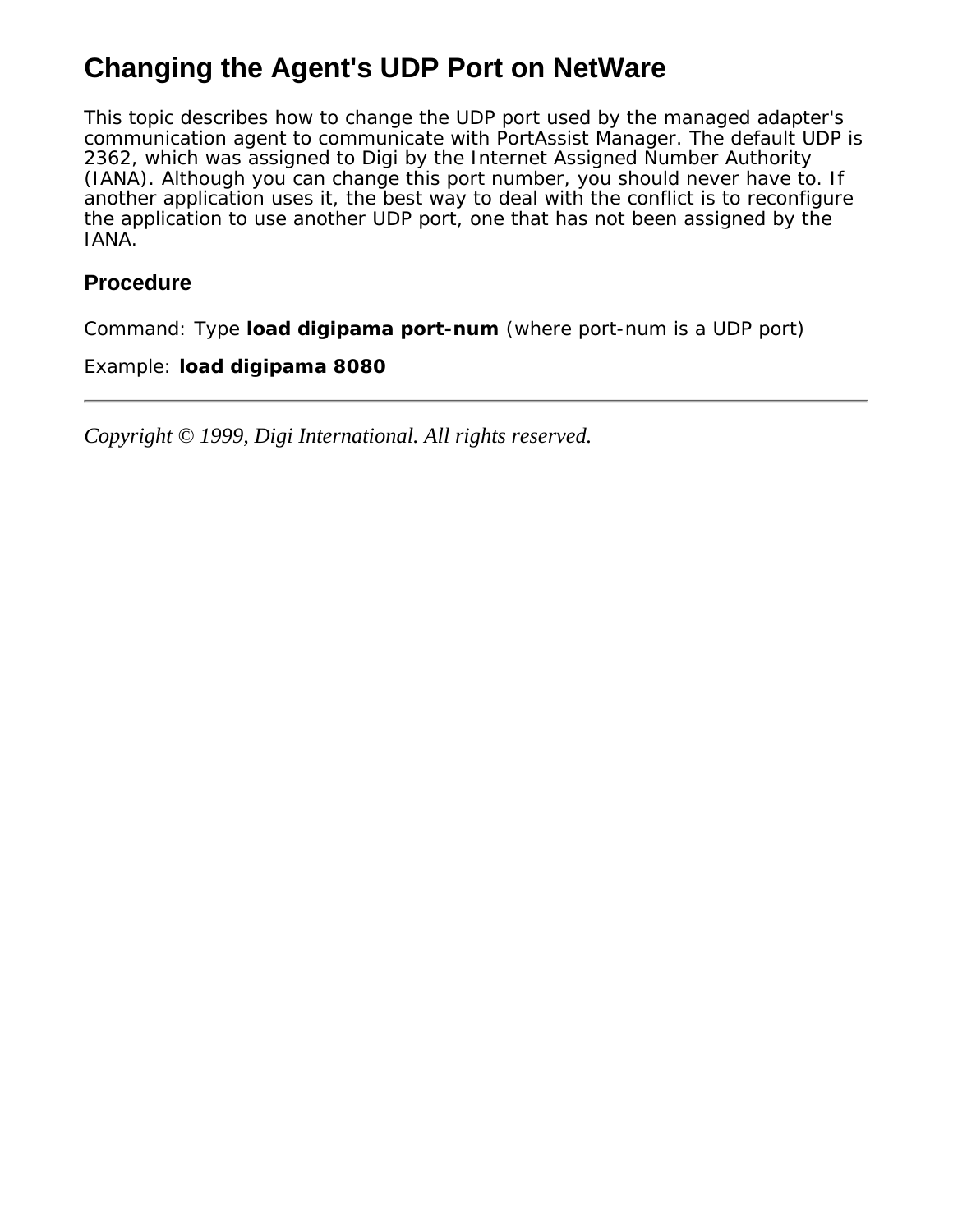# <span id="page-14-0"></span>**Automatically Loading the PortAssist Agent**

This topic describes how to edit the autoexec.ncf file to ensure that the PortAssist agent is automatically loaded on the server each time it is initialized. This topic assumes that the drivers for the Digi adapters that will be monitored by PortAssist Manager are already installed.

### **Procedure**

1. From the NetWare server console, type the following: **load edit sys:system\autoexec.ncf** and then press **<Enter>**.

The autoexec.ncf file is displayed.

- 2. Navigate to the end of the file.
- 3. Type **load digipama**, press **<ESC>**, and then answer **Yes**.
- 4. Press **<ESC>** again.
- 5. Restart the server to load the PortAssist Manager agent.
- 6. Verify that the PortAssist Manager agent is installed by typing **modules digipama** and then pressing **<Enter>**.

If the agent has been properly loaded, information about it will appear.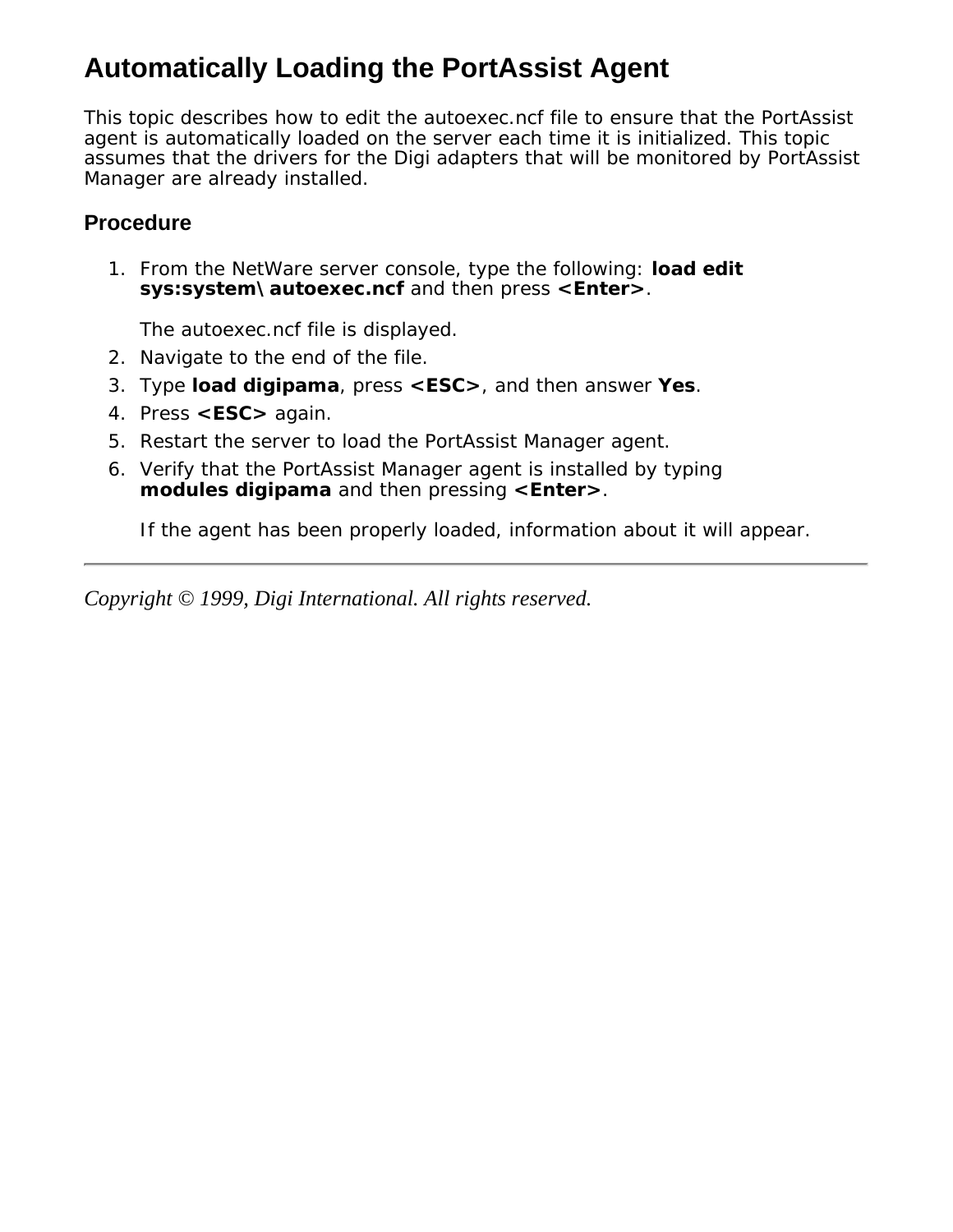### <span id="page-15-0"></span>**Busying Out a Modem Channel**

This topic describes how to busy out a modem channel, which is the means by which you disable a channel. Note: Busy out will terminate an active call.

Access the busy out function from one of the following: 1.

| <b>Adapter</b>                                                  | Screen                      |
|-----------------------------------------------------------------|-----------------------------|
| DataFire RAS PT1 or PT2 (Channelized T1<br>configurations only) | <b>Line Summary Screen</b>  |
| Acceleport RAS 4/8                                              | <b>Modem Summary Screen</b> |

- 2. Click the **Busy Out** label associated with the channel you want to busy out.
- Choose to **Delayed Busy Out** until the channel is free or **Busy Out**, which means busy out 3. the channel immediately.
- 4. Click **OK**.